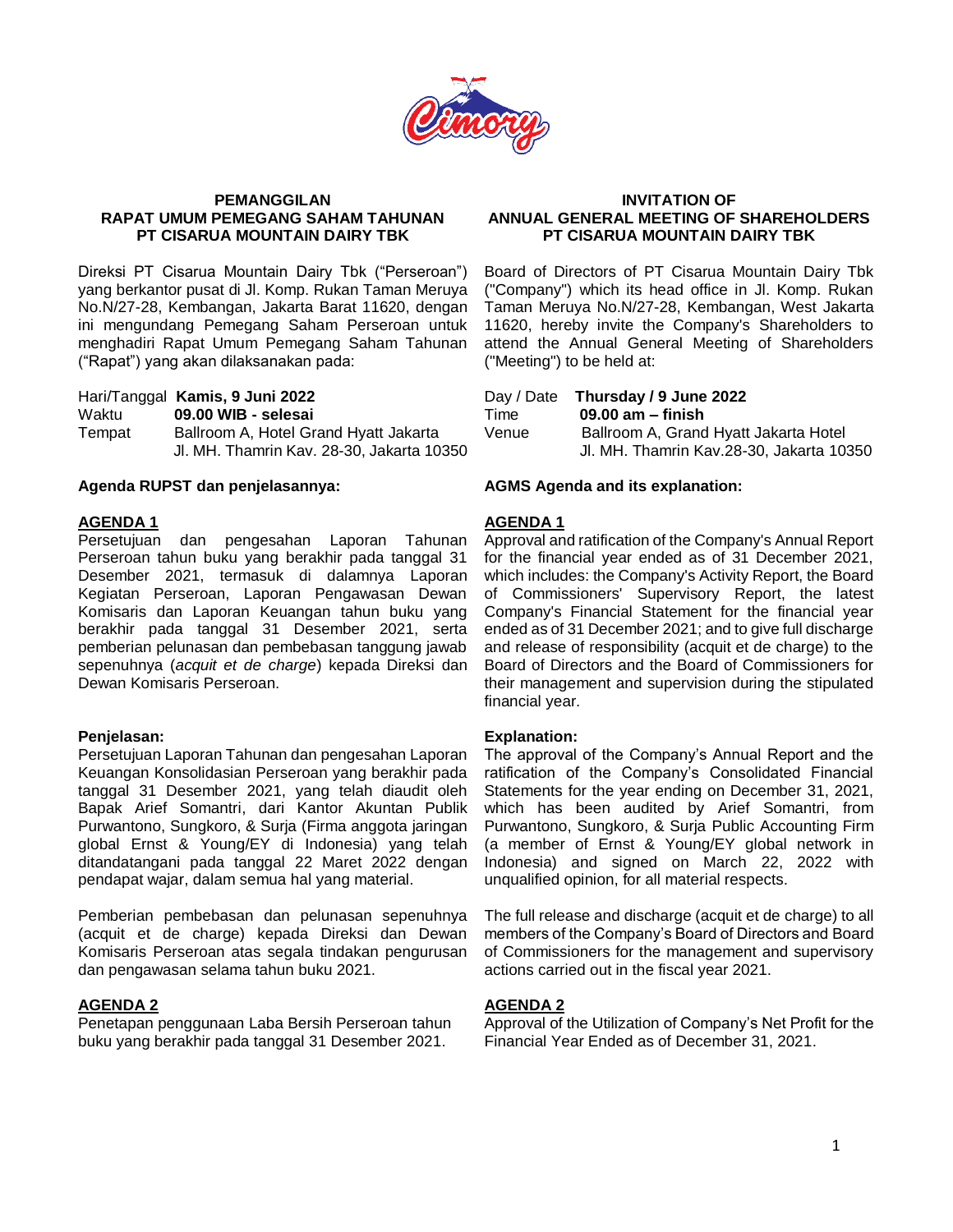

#### **Penjelasan:**

Persetujuan penetapan penggunaan laba bersih Perseroan tahun buku 2021 untuk pembayaran dividen tunai, dana cadangan, dan sebagai laba ditahan.

## **AGENDA 3**

Laporan realisasi penggunaan dana hasil penawaran umum.

# **Penjelasan:**

Pemenuhan kewajiban Perseroan sesuai dengan Peraturan OJK No.30/POJK.04/2015 tentang Laporan Realisasi Penggunaan Dana Hasil Penawaran Umum.

# **AGENDA 4**

Penunjukkan Akuntan Publik Perseroan Untuk Tahun Buku 2022.

# **Penjelasan:**

Atas rekomendasi dari Komite Audit, Dewan Komisaris Perseroan mengusulkan kepada Rapat untuk menunjuk Kantor Akuntan Publik Purwantono, Sungkoro dan Surja melakukan audit Laporan Keuangan Konsolidasian Perseroan untuk tahun buku 2022, beserta penggantinya jika terjadi perubahan.

# **AGENDA 5**

Penetapan Gaji/Honorarium dan Tunjangan Bagi Anggota Dewan Komisaris dan Direksi Perseroan.

## **Penjelasan:**

Persetujuan penetapan pemberian wewenang kepada Dewan Komisaris Perseroan, yang melaksanakan fungsi remunerasi, untuk menetapkan honorarium atau gaji, dan tunjangan lainnya bagi anggota Dewan Komisaris dan Direksi Perseroan untuk tahun buku 2022.

# **AGENDA 6**

Persetujuan atas Perubahan Susunan Anggota Direksi Perseroan.

## **Penjelasan:**

Persetujuan untuk menerima pengunduran diri Bapak Yerki Teguh dari jabatannya sebagai Direktur Perseroan.

## **Explanation:**

The approval for the appropriation of the Company's net income of the fiscal year of 2021 for cash dividends, reserved fund, and retained earnings.

# **AGENDA 3**

Report on the realization of the use of proceeds of public offering.

# **Explanation:**

To fulfil the Company's obligation in accordance with OJK Rule No.30/POJK.04/2015 on Reporting on the Realization of the Use of Proceeds of Public Offering.

# **AGENDA 4**

Appointment of Registered Public Accountants of the Company for the Financial Year of 2022.

# **Explanation:**

With regard to the recommendation of the Audit Committee, the Board of Commissioners of the Company proposes to the Meeting to appoint Public Accountant Firm Purwantono, Sungkoro and Surja to audit the Consolidated Financial Statements of the Company for the period of financial year 2022, and the replacement if there are any changes.

# **AGENDA 5**

Approval on the Salary / Honorarium and Benefits of member of the Board of Commissioners and Board of Directors of the Company.

## **Explanation:**

The approval for granting the authority to the Company's Board of Commissioners, who carry out the remuneration function, to determine the honorarium or salary, and other benefits for the members of the Company's Board of Commissioners and Board of Directors for the fiscal year of 2022.

# **AGENDA 6**

Approval on the change in the composition of the Company's Board of Directors.

## **Explanation:**

The approval to accept the resignation of Mr. Yerki Teguh from his position as the Company's Director.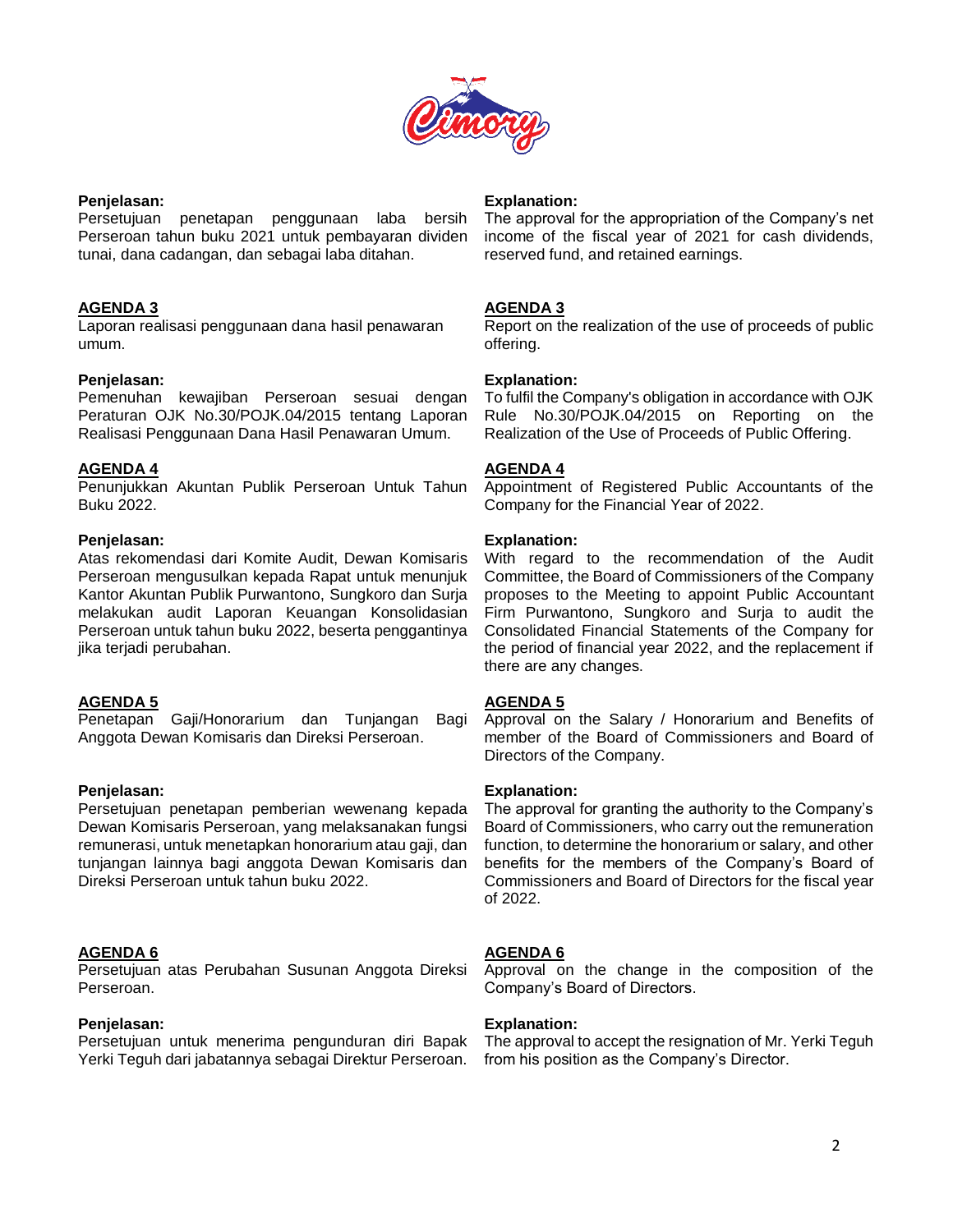

# **Catatan**:

- 1. Perseroan tidak mengirimkan undangan tersendiri kepada para Pemegang Saham, karena undangan ini dianggap sebagai undangan resmi.
- 2. Pemegang saham yang berhak hadir, baik secara fisik, elektronik, atau diwakili dengan kuasa elektronik (e-proxy) atau Surat Kuasa, dalam Rapat adalah para pemegang saham Perseroan yang namanya tercatat dalam Daftar Pemegang Saham Perseroan pada tanggal **17 Mei 2022 sampai dengan pukul 16.00 WIB** ("Pemegang Saham").
- 3. Sesuai dengan ketentuan Peraturan OJK No. 15/POJK.04/2020, bahan mata acara yang tersedia untuk Pemegang Saham dapat diperoleh di website Perseroan yaitu [www.cimory.com.](http://www.cimory.com/) Materi tersebut tersedia sejak tanggal pemanggilan dan dapat diakses secara publik. Perseroan tidak menyediakan materi dan bahan terkait mata acara Rapat dalam bentuk hardcopy.
- 4. Rapat akan dilaksanakan dengan menggunakan aplikasi Electronic General Meeting System KSEI ("eASY.KSEI") yang disediakan oleh PT Kustodian Sentral Efek Indonesia ("KSEI"), dan dengan pembatasan kehadiran pemegang saham secara fisik. Panduan registrasi dan penjelasan lebih lanjut mengenai eASY.KSEI dapat dilihat pada situs web Perseroan, [www.cimory.com,](http://www.cimory.com/) dan situs web [www.easy.ksei.co.id.](http://www.easy.ksei.co.id/)

Pemegang Saham dapat hadir langsung secara elektronik melalui aplikasi eASY.KSEI. Untuk menggunakan aplikasi eASY.KSEI, Pemegang Saham dapat mengakses menu eASY.KSEI pada fasilitas AKSes.KSEI melalui tautan http://akses.ksei.co.id/, dengan memperhatikan ketentuan sebagai berikut:

- a. Pemegang Saham menginformasikan kehadirannya atau menunjuk kuasanya dan/atau menyampaikan pilihan suara pada aplikasi eASY.KSEI, paling lambat pukul 12.00 WIB pada 1 (satu) hari kerja sebelum tanggal Rapat.
- b. Pemegang Saham yang akan hadir secara elektronik atau memberikan kuasanya secara elektronik ke dalam Rapat melalui aplikasi eASY.KSEI, wajib memperhatikan hal-hal sebagai berikut :
	- i. Proses Registrasi;
	- ii. Proses Penyampaian Pertanyaan dan/atau Pendapat Secara Elektronik;

The Company does not send a separate invitation to the Shareholders; whereas this invitation is considered as a formal invitation.

The Shareholders who are entitled to attend the Meeting, either in person, through electronic platform, or represented by way of the electronic power of attorney (e-proxy) or the Power of Attorney are the Shareholders whose names are registered on the Company's List of Shareholders on **May 17th, 2022 until 16:00 Western Indonesian Time**, or their legitimate proxies.

In accordance with the provisions of OJK Regulation No. 15/POJK.04/2020, the agenda materials are available for the Shareholders and can be obtained on the Company's website, www.cimory.com. The information is available as of the date of the invitation of the Meeting, which can be accessed by the public. The Company does not provide Meeting materials in the form of hard copy.

The meeting will use the KSEI Electronic General Meeting System ("eASY.KSEI") facility provided by PT Kustodian Sentral Efek Indonesia ("KSEI"), and physically with restrictions on the physical presence of shareholders. Further guidelines for registration and explanation on eASY.KSEI are presented on the Company's website **www.cimory.com**, and KSEI's website [www.easy.ksei.co.id.](http://www.easy.ksei.co.id/)

Shareholders can attend directly electronically through the eASY.KSEI application that has been provided by KSEI. To use the eASY.KSEI application, Shareholders can access the eASY.KSEI menu located at the AKSes facility http://access.ksei.co.id/ by observing the following provisions:

- a. Shareholders inform their attendance or appoint their proxies and/or submit no later than 12.00 WIB on 1 (one) working day prior to the date of the Meeting;
- b. Shareholders who will attend or provide their proxies electronically to the Meeting through the eASY.KSEI application must pay attention to as follows:
	- i. Registration process
	- ii. Electronic Statements or Opinions Submission Process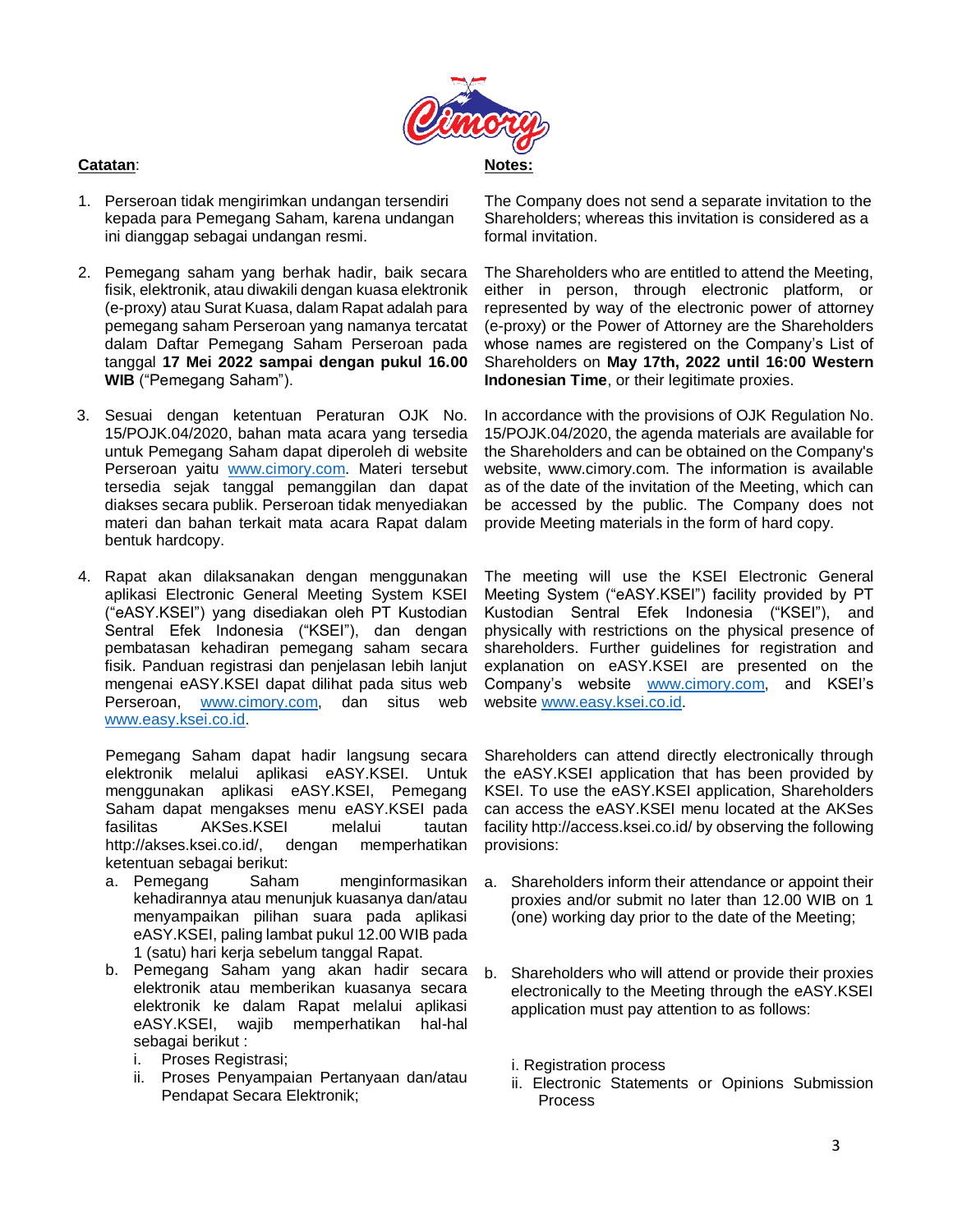

- iii. Proses Pemungutan Suara/Voting;
- iv. Tayangan RUPS.
- 5. Perseroan sangat menghimbau agar Para Pemegang Saham memberikan kuasa kehadirannya kepada Biro Administrasi Efek (BAE) Perseroan yaitu PT Datindo Entrycom, dengan menggunakan:
	- a. Surat Kuasa Elektronik (e-Proxy) yang dapat diperoleh secara elektronik pada aplikasi eASY.KSEI dengan tautan [http://easy.ksei.co.id.](http://easy.ksei.co.id/)
	- b. Surat Kuasa Konvensional yang dapat diperoleh pada website Perseroan[: www.cimory.com.](http://www.cimory.com/)
	- c. Salinan Surat Kuasa Konvensional dapat dikirimkan ke email DM@datindo.com dan asli surat kuasa diserahkan/dikirimkan kepada BAE selambat-lambatnya 3 (tiga) hari kerja sebelum tanggal pelaksanaan Rapat sampai pukul 16.00 WIB.
	- d. Bagi pemegang saham yang alamatnya terdaftar di luar negeri, Surat Kuasa asli wajib diserahkan dan diterima BAE sebelum acara Rapat dimulai.
	- e. Pemberian Kuasa Elektronik dapat dilakukan selambat-lambatnya 1 (satu) hari kerja sebelum tanggal Rapat pukul 12.00 WIB.
- 6. Para pemegang saham yang berhak, setelah mendaftarkan kehadirannya dengan mengunakan e-Proxy dapat menyampaikan suaranya untuk setiap mata acara rapat, suara tersebut akan dihitung pada saat pengambilan keputusan pada mata acara termaksud.
- 7. Para pemegang saham atau kuasanya yang akan menghadiri Rapat diminta untuk membawa dan menyerahkan fotokopi kartu identitas (KTP) atau tanda pengenal lain yang masih berlaku kepada petugas pendaftaran sebelum memasuki ruang rapat. Khusus untuk pemegang saham yang sahamnya berada di penitipan kolektif KSEI harus menunjukkan konfirmasi tertulis untuk menghadiri Rapat (KTUR) kepada petugas pendaftaran sebelum memasuki ruang rapat.
- 8. Pemegang saham yang merupakan badan hukum, perlu membawa salinan Anggaran Dasar dan perubahannya serta susunan pengurus terakhir. Anggaran Dasar dan akta susunan pengurus harus dilengkapi dengan bukti Salinan persetujuan atau pemberitahuan/pengesahan (sebagaimana berlaku) dari pejabat atau instansi yang berwenang.

iii. Voting process iv. Live Broadcast of the Meeting

The Company strongly encourages all Shareholders to grant powers of attorney to the Company's Share Administration Bureau ("Registrar"), PT Datindo Entrycom, through:

- a. Electronic Power of Attorney (e-Proxy) that may be obtained electronically at eASY.KSEI with the link [http://easy.ksei.co.id.](http://easy.ksei.co.id/)
- b. Conventional Power of Attorney that may be obtained on the Company website: [www.cimory.com.](http://www.cimory.com/)
- c. Copy of Conventional Power of Attorney shall be submitted to the email DM@datindo.com and the original Conventional Power of Attorney shall be submitted to the Registrar no later than 3 (three) working days prior to the date of execution of the Meeting until 04.00 pm.
- d. For shareholders whose address is registered abroad, the original Power of Attorney shall be delivered and received by Registrar before the Meeting starts.
- e. The Provision of Electronic Power of Attorney may be made no later than 1 (one) working day before the Meeting date at 12.00 pm.

The shareholders who are entitled, after registering their attendance by using e-Proxy may submit their votes for each agenda item, the vote will be counted at the time of decision making at the intended agenda.

The shareholders or their proxies who will attend the Meeting are requested to bring and submit a photocopy of a valid identity card (KTP) or other valid ID to the registration officer before entering the meeting room. Especially for the shareholders in collective custody of KSEI need to show the written confirmation to attend the Meeting (KTUR) to the registration officer before entering the meeting room.

Any shareholder in form of legal entity is required to bring a copy of its Articles of Association and amendments following the information of their board of management. The Articles of Association and the deed of management must be proven with a copy of a letter of approval/notification/endorsement (as applicable) from an authorized official or agency.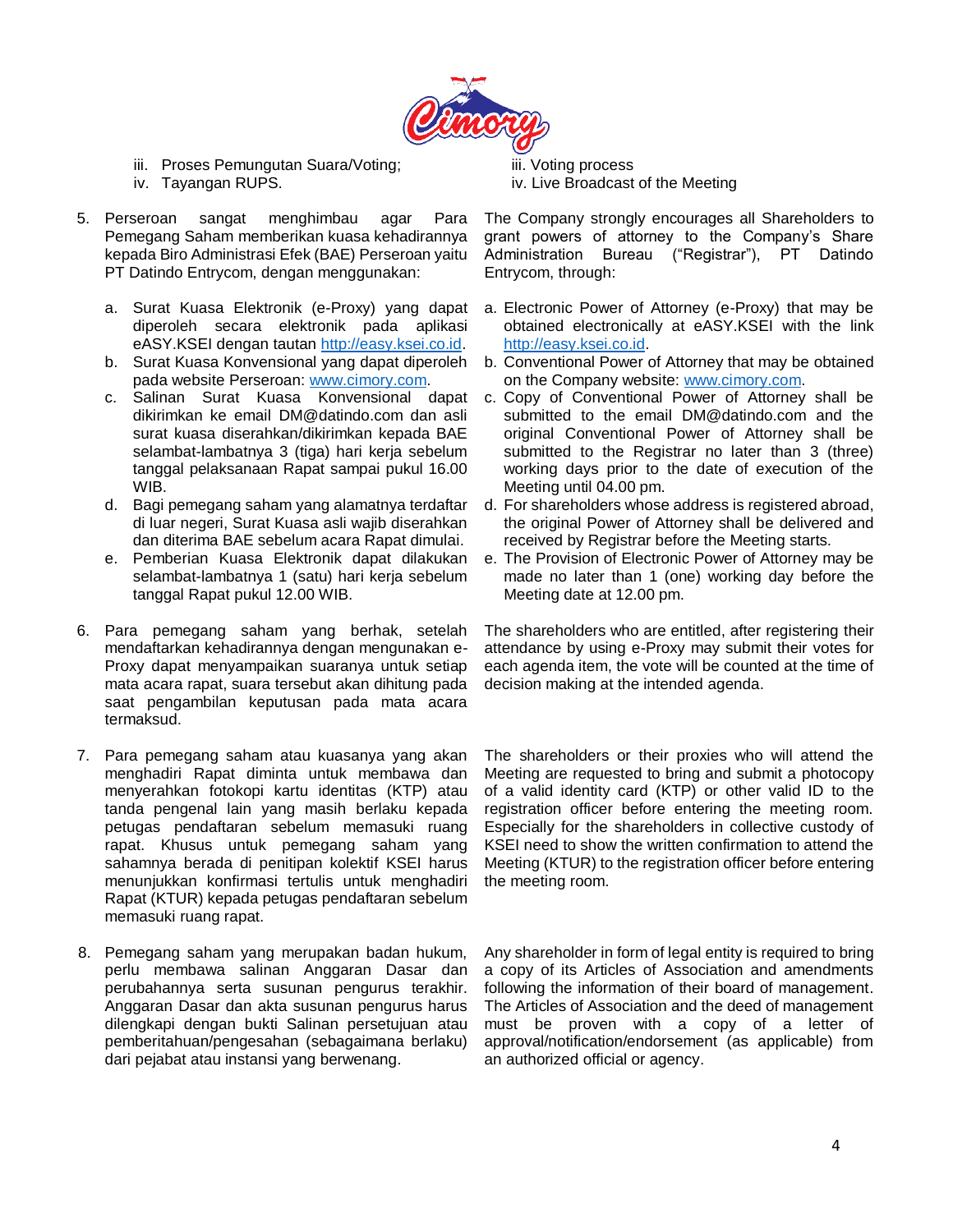

9. Bagi Pemegang Saham atau Kuasa Pemegang Saham yang akan tetap hadir secara fisik dalam Rapat, wajib mengikuti protokol keamanan dan kesehatan yang ditetapkan Perseroan termasuk dalam hal pembatasan peserta Rapat dan memperhatikan ketentuan mengenai protokol pelaksanaan Rapat yang dapat dilihat pada situs web Perseroan [www.cimory.com.](http://www.cimory.com/)

Untuk memudahkan pengaturan dan tertibnya Rapat, para pemegang saham atau kuasanya diminta dengan hormat untuk berpakaian resmi serta menyesuaikan dengan kondisi Rapat, dan sudah berada di tempat Rapat selambat-lambatnya 30 (tiga puluh) menit sebelum Rapat dimulai.

- 10. Bagi Pemegang Saham dan/atau Kuasa Pemegang Saham yang bermaksud menghadiri Rapat secara fisik, wajib mengikuti dan lulus protokol keamanan dan kesehatan yang berlaku pada tempat Rapat, sebagai berikut:
	- a. Telah menerima vaksin COVID-19 sampai dengan dosis ketiga (booster).
	- b. Menunjukkan Asli Hasil PCR dengan hasil negative dengan tanggal pengambilan sampel 2 (dua) hari sebelum Rapat. Pemegang Saham, Kuasa Pemegang Saham maupun Tamu Undangan Rapat yang tidak dapat menunjukkan asli hasil negative atas Tes PCR tidak diperkenankan untuk memasuki ruang Rapat. Hasil Tes PCR dapat dikirimkan ke email [corsec@cimory.com](mailto:corsec@cimory.com) 1 (satu) hari sebelum pelaksanaan Rapat.
	- c. Biaya PCR akan ditanggung oleh masingmasing Pemegang Saham.
	- d. Mengenakan masker double (masker medis di bagian dalam dan masker kain di bagian luar) atau N95/KN95 di lingkungan penyelenggaraan Rapat.
	- e. Mengikuti pemeriksaan suhu tubuh yang dilaksanakan oleh petugas. Pemegang Saham dan/atau Kuasa Pemegang Saham dengan suhu diatas 37.3 derajat Celsius tidak diizinkan untuk masuk ke lingkungan pengadaan Rapat. Di samping itu Pemegang Saham dan/atau Kuasa Pemegang Saham yang memiliki gejala mirip penyakit flu tidak diperkenankan masuk ke ruangan Rapat.

For Shareholders or their proxy who will remain physically present at the Meeting, Shareholders must follow the security and health protocols determined by the Company, including the limitation of the Meeting participants and pay attention about the Meeting Protocol that can be accessed to the Company's website [www.cimory.com.](http://www.cimory.com/)

To facilitate the arrangement and to ensure the orderliness of the Meetings, the shareholders or their proxies to please dress formally and fit in with the conditions of the Meetings, and be present at the Meetings at the latest by 30 (thirty) minutes prior to the Meetings schedule.

The Shareholders and/or the Shareholders' Proxies wishing to attend the Meeting in person must follow and pass the following health and safety protocols applicable at the venue of the Meeting:

- The Shareholders and/or the Shareholders' Proxies must have got three doses of COVID-19 vaccines (booster).
- b. Obtaining a result of a PCR test with negative COVID-19 results with the date of sample taken 2 (two) days prior to the Meeting date. Shareholders and their Proxy, as well as guests invited to the Meeting, who cannot show the original negative/nonreactive results of the PCR is not permitted to enter the Meeting's area. The PCR result can be submitted to [corsec@cimory.com](mailto:corsec@cimory.com) 1 (one) day prior the Meeting.
- The PCR test costs will be borne by each Shareholder.
- The Shareholders and/or the Shareholders' Proxies must wear a double mask (medical mask and cloth mask) or N95/KN95 mask in the area of the Meeting venue.
- e. The Shareholders and/or the Shareholders' Proxies must allow the body temperature check by the officer. The Shareholders and/or the Shareholders' Proxies whose body temperature is higher than 37.3 degrees Celsius are not allowed to enter the area of the Meeting venue. In addition, Shareholders and/or Proxy of Shareholders who have flu-like symptoms are not allowed to enter the Meeting room.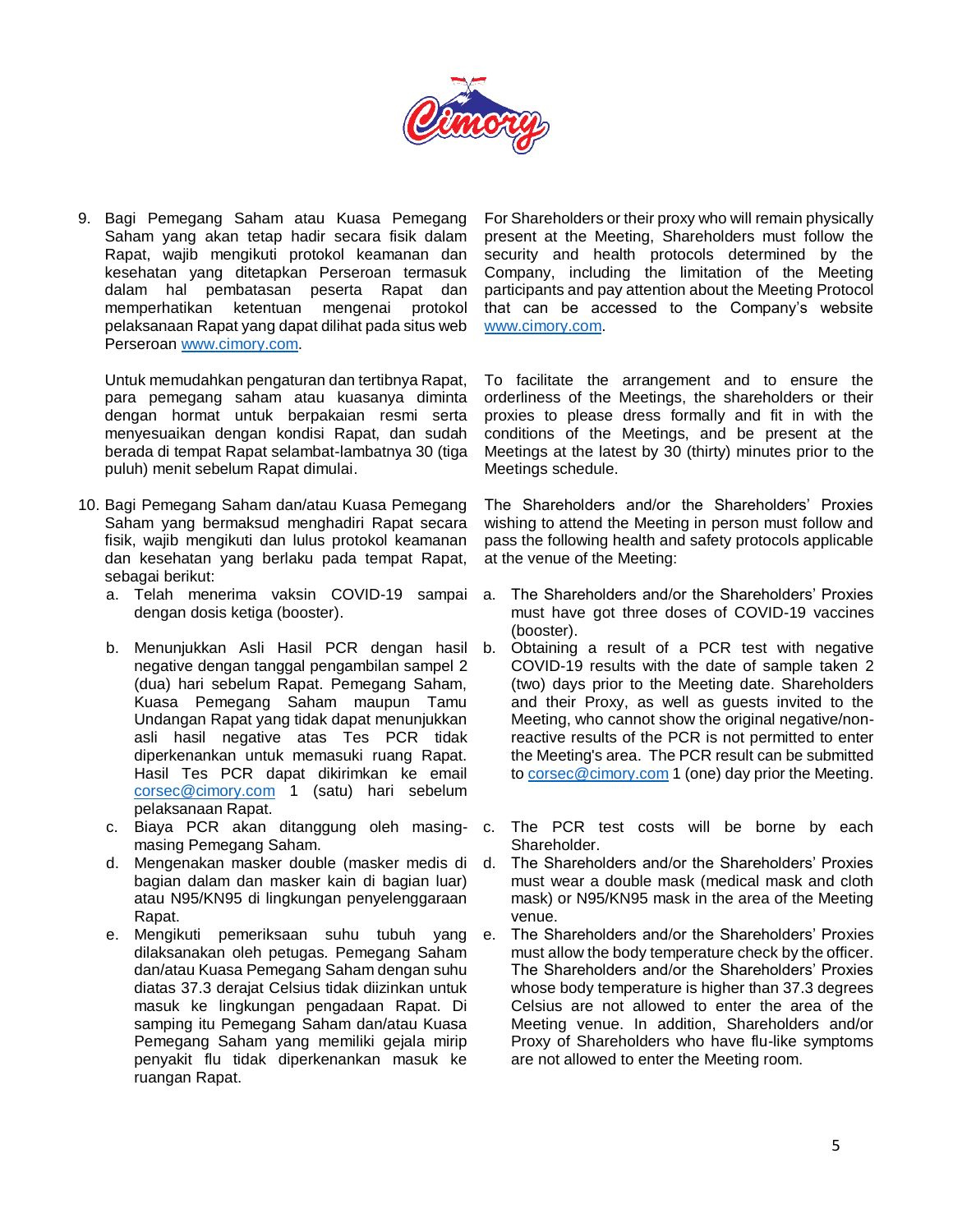

- f. Pemegang Saham atau kuasa Pemegang Saham atau Tamu Undangan Rapat yang sedang sakit meskipun suhu tubuh masih dalam ambang batas normal tidak diperkenankan masuk ke dalam tempat Rapat;
- g. Mengikuti arahan panitia Rapat dalam menerapkan kebijakan menjaga jarak (physical distancing) di tempat Rapat baik sebelum Rapat dimulai, pada saat Rapat, maupun setelah Rapat selesai;
- h. Dalam hal Pemegang Saham atau Kuasa Pemegang Saham atau Tamu Undangan:
	- Tidak memiliki Surat Keterangan Hasil Uji Tes PCR dengan hasil negative yang diperoleh dari dokter rumah sakit, puskesmas atau klinik dengan tanggal pengambilan sampel 2 (dua) hari sebelum Rapat;
	- Suhu tubuhnya lebih dari 37,3°C;
	- Mengalami gejala sakit termasuk flu dan/atau batuk (walaupun suhu tubuh tidak lebih dari 37,3°C); atau
	- berdasarkan deklarasi kesehatan, yang bersangkutan termasuk orang yang berisiko terinfeksi COVID-19; Formulir deklarasi kesehatan dapat diunduh di situs web Perseroan [www.cimory.com.](http://www.cimory.com/)

maka, Perseroan berhak untuk:

- a. Melarang Pemegang Saham atau kuasanya atau Tamu Undangan tersebut untuk menghadiri Rapat;
- b. Meminta Pemegang Saham atau kuasanya atau Tamu Undangan tersebut untuk segera meninggalkan ruang Rapat dan/atau Gedung tempat penyelenggaraan Rapat; atau
- c. Melakukan tindakan-tindakan lainnya yang diperlukan sesuai dengan protokol kesehatan
- 11. Pemegang Saham yang sudah datang ke lokasi namun dilarang menghadiri dan memasuki ruang Rapat karena alasan dalam butir h) di atas tetap dapat melaksanakan haknya dengan cara memberikan kuasa (untuk menghadiri dan memberikan hak suaranya pada setiap mata acara Rapat) kepada Pihak independen yang ditunjuk oleh Perseroan (Perwakilan BAE) atau pihak lain yang ditunjuk oleh Pemegang Saham, dengan mengisi dan menandatangani formulir Surat Kuasa yang disediakan oleh Perseroan di lokasi Rapat.
- Shareholders or their proxy or Invited Guest who are sick even though their body temperature is still in the normal temperature are not allowed to enter the Meeting room.
- g. Following the directions of the Meeting committee in implementing the physical distancing policy at the Meeting place both before the Meeting starts, at the time of the Meeting, and after the Meeting is finished.
- If the Shareholder or its proxy or Invited Guest:
	- Fails to produce a Certificate of COVID-19 PCR with a negative result from a doctor in a hospital, public health centre or a medical clinic with the date of sample taken 2 (two) days prior to the Meeting date;
	- Has a body temperature of above 37.3°C;
	- Shows symptoms of an illness, including flu and/or cough (even though his/her body temperature is not above 37.3°C); or
	- According to the health declaration letter, is deemed to be at risk of the COVID-19 infection; Health declaration form may be downloaded from the Company's website: [www.cimory.com.](http://www.cimory.com/)

The Company has the right to:

- a. Prohibit the Shareholder or its proxy or Invited Guest from attending the Meeting;
- b. Request the Shareholder or its proxy or Invited Guest to immediately leave the Meeting room and/or Meeting premises; or
- c. Take any other necessary actions in accordance with the health protocol.

Any Shareholder that has arrived at the premises but is prohibited from attending and entering the Meeting room for the reasons set forth in item h) above may still exercise his/her rights by granting power (to attend and cast votes on each Meeting agenda item) to an independent Party designated by the Company (a Representative of the BAE) or any other party appointed by the Shareholder, by completing and signing the form of Power of Attorney provided by the Company on the Meeting premises.